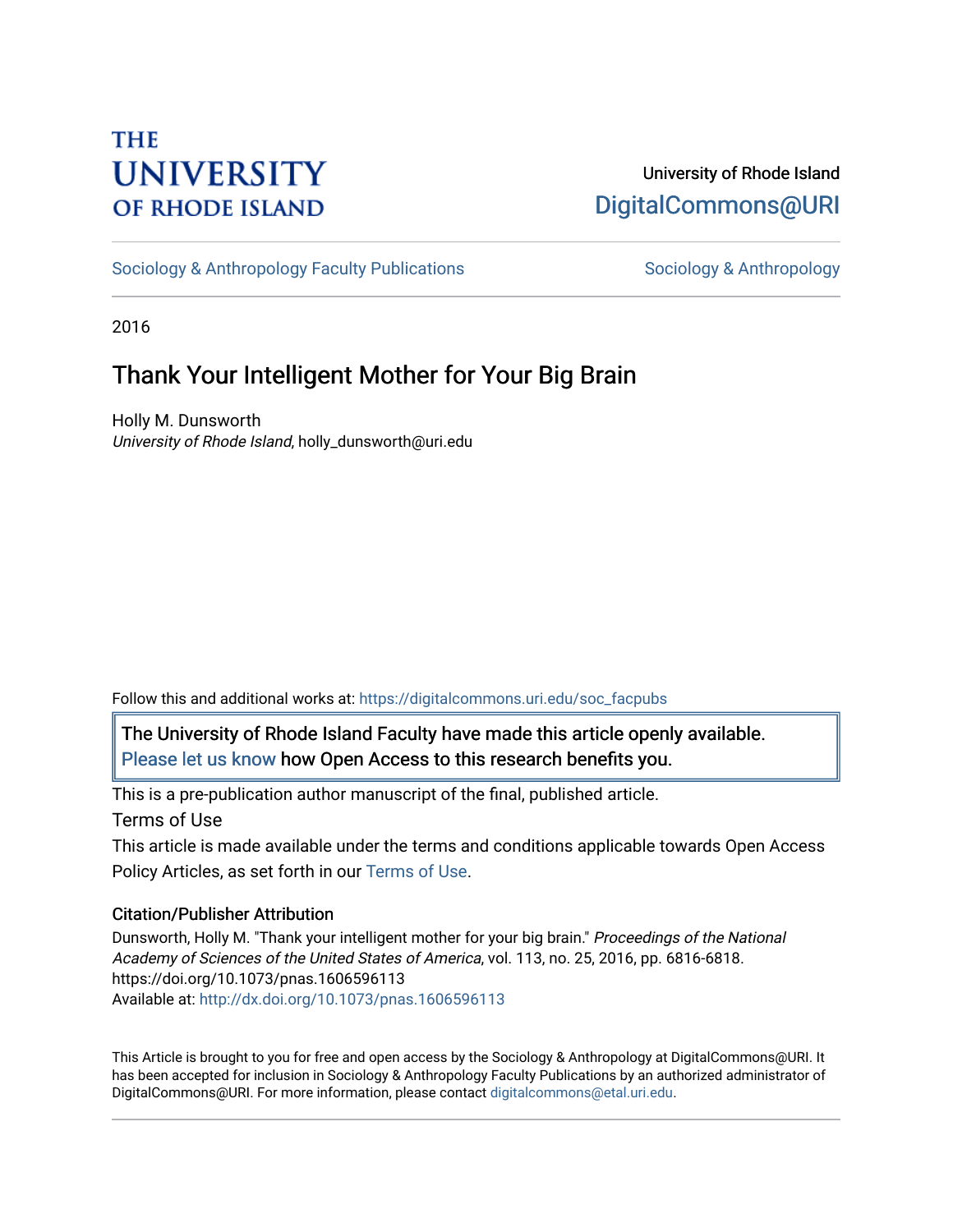Inventors, artists, and scientists are the usual suspects for symbolizing and celebrating the brainy human primate. But what if babies, mothers and other caregivers were the real stars in the story of human intelligence? That is one implication of a new study in PNAS from Piantadosi and Kidd  $(1)$ .

Among primates, greater adult brain size and behavioral complexity are correlated with heightened offspring dependency, which are all exaggerated in humans. Scientists have long emphasized the significance of the co-evolution of those traits in humans (2,3,4), and now Piantadosi and Kidd have provided new insight regarding how that co-evolution occurred.

First, they modeled their assumptions of hominin evolution: those with larger heads grow faster after birth than those with smaller heads; those with larger heads have a greater drop-off in survival as gestation lengthens; those with larger heads have a higher probability of survival throughout development because of greater parental intelligence.

Then Piantadosi and Kidd built those assumptions into an evolutionary fitness landscape in which a child's probability of survival to reproductive age was highest in two regions: one where pregnancy is long and neonatal heads are small and another where pregnancy is short and neonatal heads are large. The latter phenomenon fits with the hypothesis that largerbrained hominin species bore their infants earlier in development. So, based on the models, Piantadosi and Kidd provide a scenario for the evolution of human intelligence and infant dependency. They are inevitable adaptations to one another. This type of "runaway" selection would have occurred if natural selection for big, intelligent adult brains meant that hominin babies were born with relatively small brains and, because this diminished brain size rendered them more dependent, they benefited from the care of intelligent, big-brained hominin parents who had even smaller-brained babies. And so on. Starting as early as the genus Australopithecus and then gradually over the roughly 2.5 million years of the fossil record for the genus *Homo*, adult hominin brain size increased while artifacts indicate that behavioral complexity did too. These hallmarks of humanity could have been ratcheted up accordingly.

This spin on well-known patterns of variation and development among primates and fossil hominins raises questions specific to the study and beyond, new and old. For instance, what renders human babies helpless? Is it all just relative brain size? And, why must an increase in adult brain size require a decrease in neonatal brain size? Finally, is human parenthood more intelligent than that in other primates?

Today, neonatal humans have the largest absolute brain and overall body mass for primates and are born after a longer than expected gestation for a mother primate of our body size (5). So the notion that humans are born early is not supported by maternal investment. Most often, the claim that human babies are underdeveloped is based on their relative brain size. Because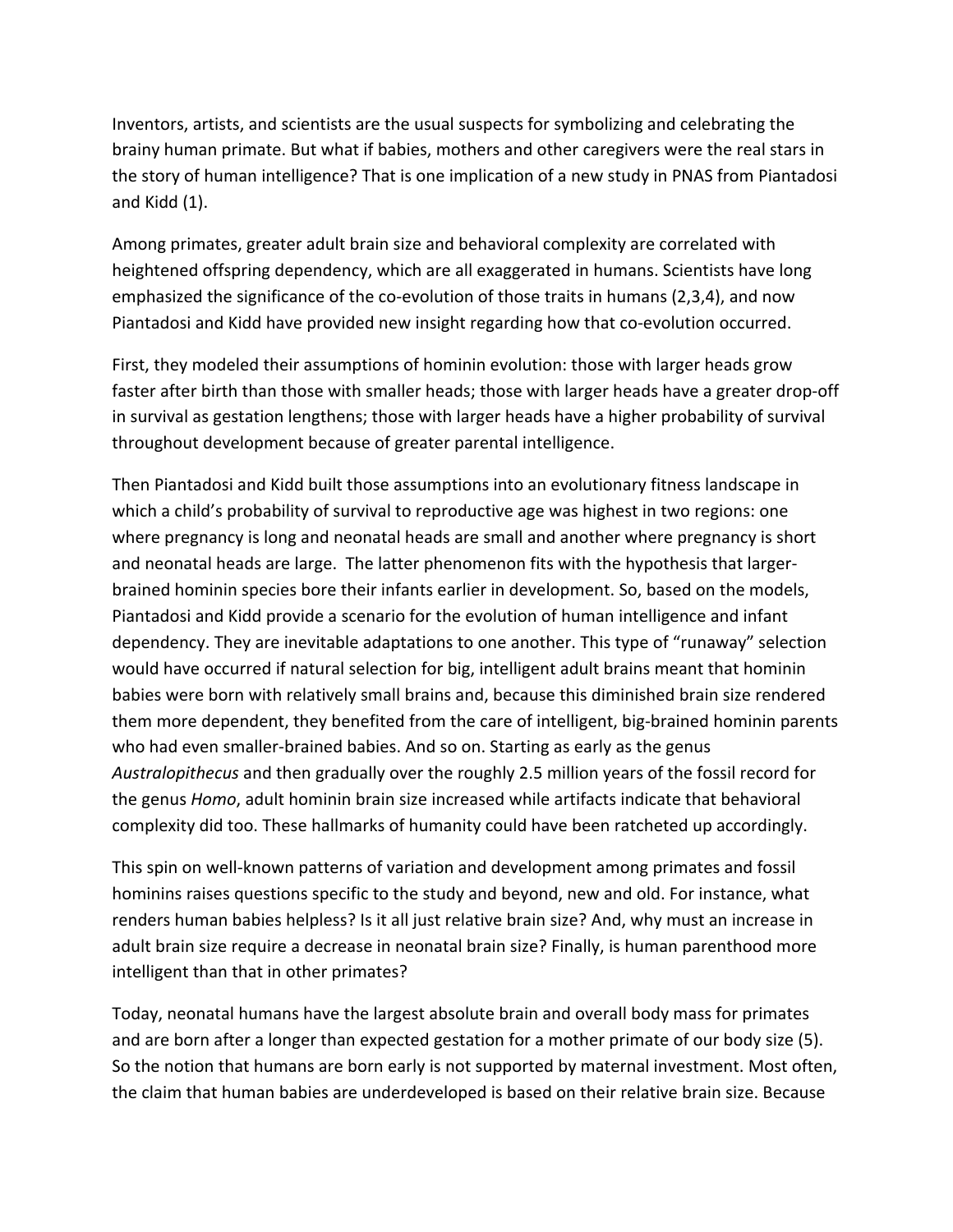adult humans are so encephalized, human babies have the smallest relative brain size of all the primates. With only about 30% of brain growth achieved at the time of birth, humans experience more brain maturation while under the care of others than our closest relatives do. With a gestation length nearly as long as ours, chimpanzees have the next smallest relative newborn brain among primates at only about 40%, and they too are burdens on their intelligent caregivers. Capuchin monkeys, known to be quite brainy, are born with only 50% of their adult brain mass and are notably needy as infants as well, lagging in thermoregulation, for example. So regardless of whether it is fair to say that humans are born "early," the link that Piantadosi and Kidd make between relative brain size at birth and intensity of parenthood is a fair one. But is the neonatal brain the entire cause of human offspring neediness?

The loss of the grasping foot must have played a role in the evolution of hominin parental care because it would have limited an infant's ability to cling, especially to an upright standing, walking, and running mother. Nonhuman primate mothers count on their ability to remain hands-free while carrying their dependent infant(s) for months to years, and grasping infant feet are part of this equation. According to fossil footprints in Tanzania, grasping feet were gone from part of the hominin clade by 3.6 million years ago. This is the genus Australopithecus, which may have also birthed large infants (6). A big, heavy baby ups the parental ante, both as an organism to nourish with milk and as a load to carry, and that's even when it has clingy feet. So, following Piantadosi and Kidd's arguments, it may not be coincidence that adult hominin brain size took its first steps toward remarkability (suggesting that intelligence did too) around this time in the Pliocene epoch when hominin infants may have become more costly.

The evolution of hominin parental behavior was surely more complicated than the evolution of neonatal brain size alone. But we are still left wondering why offspring independence and brain size should decrease just because adult brain size increases.

The most prominent hypothesis for a limit on human neonatal brain size is the "obstetrical dilemma," whereby the birth canal constrains fetal growth because it is limited by anatomical adaptations for bipedal locomotion. Thus, it is often assumed that the male pelvis—which is narrower in the dimensions that make up the birth canal—is better adapted to bipedalism. Observations of the difficulty of human childbirth lead many to hypothesize that the bipedal pelvis was a unique selective pressure on fetal brain size while brains were expanding in hominin history. However, there is another, non-pelvic explanation for why neonatal brain size decreases when adult brain size does.

Unlike humans, our closest relatives chimpanzees do not give birth when the fetal cranium is approaching the limits of the birth canal. Yet, they have the next smallest relative brain size at birth among primates. So if the pelvis isn't limiting chimpanzee gestation and fetal growth it is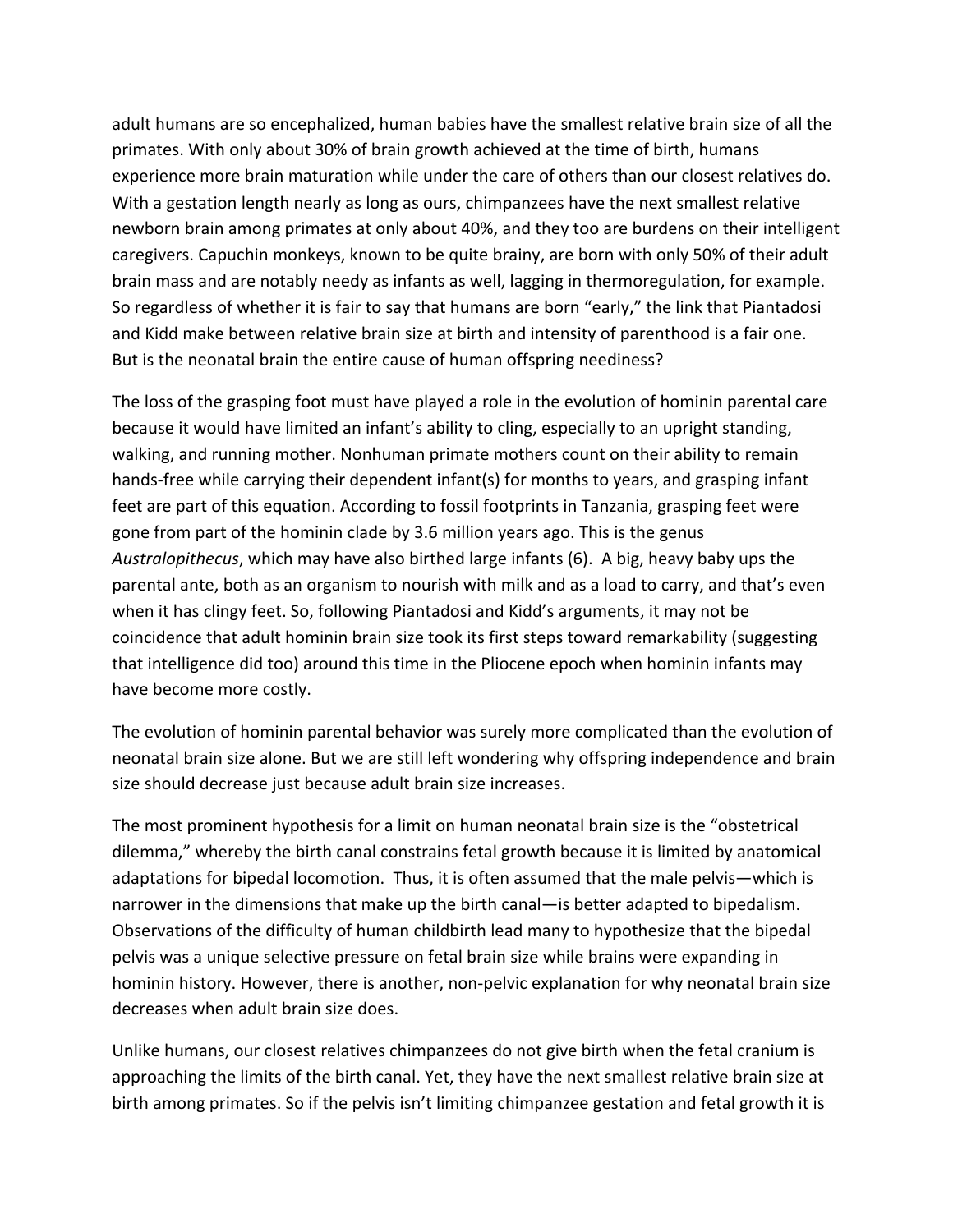possible that something else is, and it is possible that humans share it with our evolutionary kin. It is difficult to measure so it remains to be learned whether it works this way in chimpanzees or other primates, but humans give birth just before fetal energetic demands outstrip a mother's metabolic ceiling—the sustainable limit to her physiology (5). So although a mother increases her basal metabolic rate during her pregnancy, she reaches a point where she cannot continue to increase it further to accommodate any more fetal growth, especially metabolically expensive brain tissue. If metabolism is the fundamental constraint on pregnancy, then birth canal dimensions need only remain adequate for childbirth.

So, if brains are just too metabolically or energetically costly to increase in utero, then at a certain point encephalization would occur postnatally. And this is what we see: the larger the mother's brain, the smaller the fraction of hers that emerges from her womb. So, whether one applies the pelvic or the metabolic explanation for neonatal brain size or both, one is left wondering whether a runaway scenario focused on parenting is necessary, given the many existing hypotheses for hominin encephalization.

In support of the runaway hypothesis, Piantadosi and Kidd plot nonhuman primate intelligence and time-to-weaning, showing that the former predicts the latter, and as one increases so does the other. So, among nonhuman primates, caring for offspring appears to be a brainy activity. But, although time to weaning is a sound measure of infant dependency, *Homo sapiens* deviates from the pattern by weaning infants early not late for an ape of our body sizebetween 2.5-3 years, estimated from traditional societies. And that shorter time-to-weaning is marked by fast-paced infant growth and a high cost of lactation. But to really compare human dependence to that of nonhuman primates, we need to build in the time and cost of growing children after they are weaned—something that's comparatively absent in nonhuman primates. Both the human brand of offspring dependency and intelligence make direct comparisons with nonhuman primates difficult. Thus, much of what links the runaway scenario to the supporting evidence is the untested assumption that human parental intelligence is especially important. To explore further on this issue, we can continue our consideration of the costliness of human babies.

Whether the trend actually began, with *Australopithecus* or with early *Homo*, human offspring are exceptionally large. As discussed already, for a primate of our body size, humans are born after a long gestation, are remarkably fat, and are larger than expected in body and brain size. It is likely that pregnant mothers are able to endure this costly experience, at least partly, because humans have a higher basal metabolic rate and expend the more energy per day than other apes (about 400 kcal/day more than chimpanzees and bonobos; 7). This heightened metabolism may factor into both parties in the human lactation relationship too, given that the fastest brain growth rate occurs during the first three years of life (8) while babies are gaining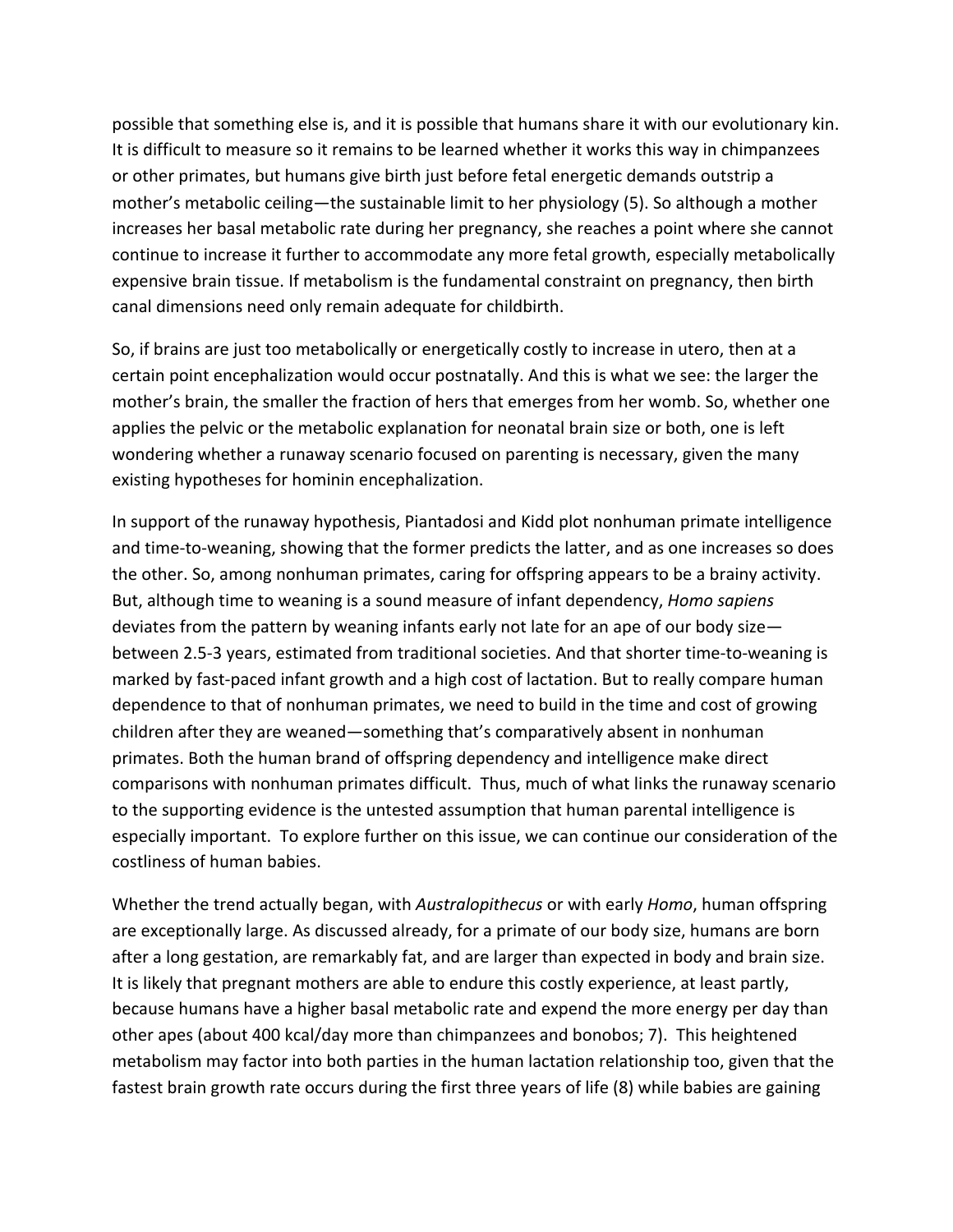calories, fat, and many other important factors from mother's milk prior to weaning. Such a high cost of a rapidly growing infant brain is likely contributing to our early weaning relative to other apes (9), despite additional resources available to and from human mothers. What is more, the high energy human condition, buffered by enhanced fat deposition, may support the physical costs of carrying absolutely big, heavy babies. It may also support the excessive costs of provisioning weaned children who are too immature in their musculoskeletal and cognitive development to forage for and process food entirely for themselves (10).

Childhood's slow period of post-weaning growth is argued to be a hallmark biocultural adaptation in humans because it eases a mother's burden and allows her to invest relatively sooner in her next costly infant, and because factors like kinship and marriage are significant factors in childcare (4). These and other benefits and complexities to a long period of juvenile dependency are missing from the runaway scenario, but they should not be ignored.

The accelerated human metabolism likely fuels the big parental brain (7) which is associated with significant diet-related behavioral shifts during hominin evolutionary history. Processing (or pre-digesting) foods with stone tools (11), increasing acquisition of fat- and protein-rich animals in the diet (12), and cooking (13) may have been the most beneficial to the lives of the youngest, most dependent, most vulnerable members of hominin societies, while being the most beneficial to their parents' and related caregivers' fitness. It is commonly assumed that these technological and ecological behavioral shifts arose in conjunction with enhanced cognitive ability. What's more, the highly social and emotional nature of human reproduction both between child and caregiver and also between caregivers—a situation often referred to as communal or cooperative breeding -would benefit from an energy-fueled brain, including its role in the development of language (14). It is too easy to emphasize a baby's deficient motor skills and, thus, to forget how intelligent and unlike other primates they are from the very earliest moments of life. Although they are relatively small, neonatal human brains are the absolute largest for primates, as previously stated. So, if brain size is linked to intelligence in adults, why not in babies? Through gaze, facial expressions, gestures, and more, human infants and young children manipulate parents and other caregivers into investing so carefully and intensely (2). Perhaps hominin babies have cleverly manipulated their intelligent caregivers into relaxing selection on many of the traits that would benefit survival if they were not born into such a handy and intelligent species. Runaway intelligence, indeed.

Given the large literature dedicated to the territory covered here, Piantadosi and Kidd's powerful scenario is probably too simple to depict the complex evolutionary processes that brought us big brains, intelligence, and costly babies. Regardless, their research underscores the importance of child-rearing in the evolution of humankind—an importance that is often overlooked. Likewise, the work that goes into raising children is woefully undervalued both